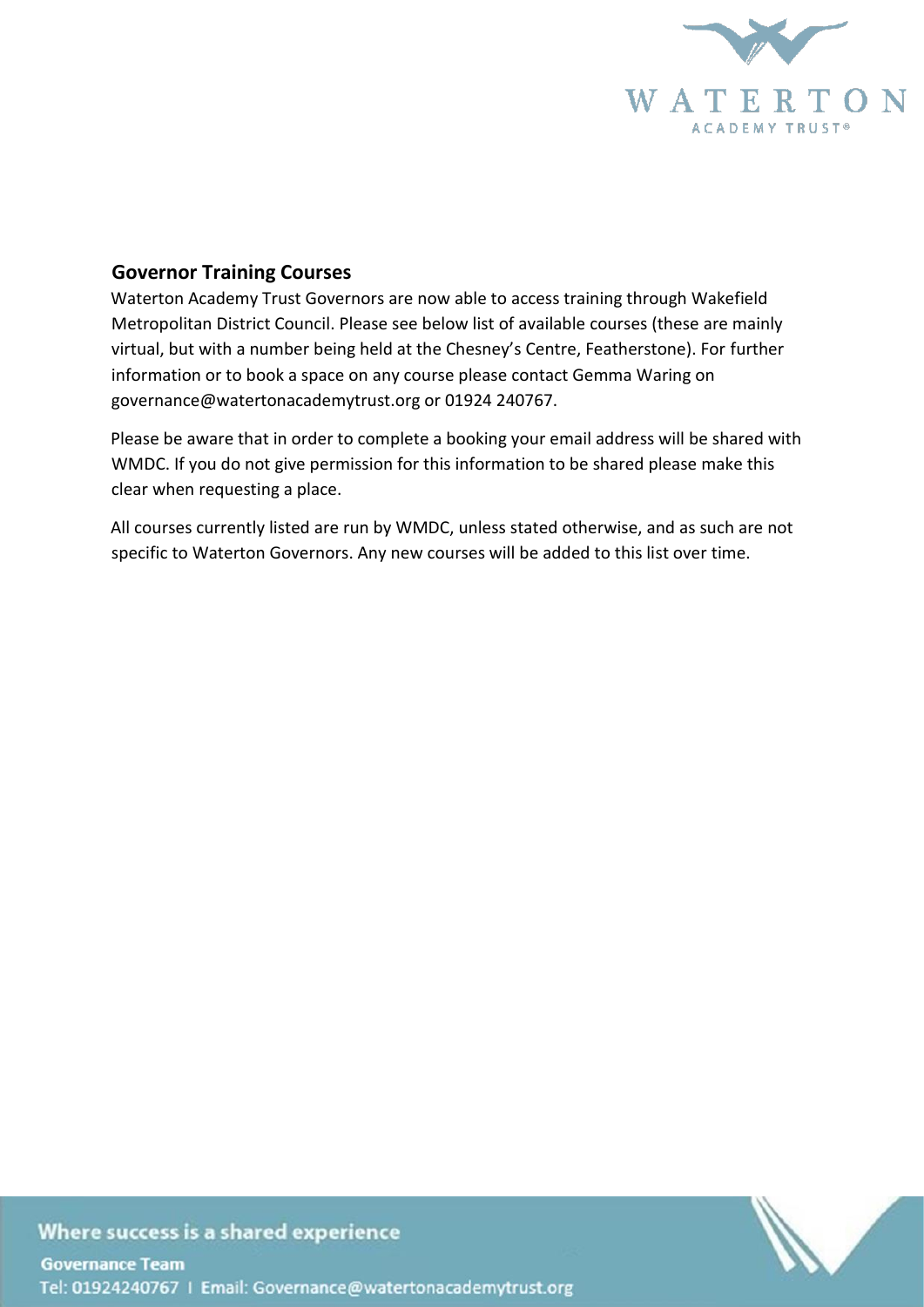| <b>Summer Term 2022</b>                                                          |                                    |                    |                            |                                             |  |  |
|----------------------------------------------------------------------------------|------------------------------------|--------------------|----------------------------|---------------------------------------------|--|--|
| Inspiring Governance 'Event'                                                     | 27.04.22                           | $13.00 -$<br>14.00 | Virtual                    | Inspiring<br>Governance                     |  |  |
| Data Protection Overview for<br>Governors                                        | 04.05.22                           | $13.00 -$<br>14.30 | Virtual                    | Veritau                                     |  |  |
| <b>Mental Health Support Teams</b><br>Development                                | 06.05.22                           | $12:30 -$<br>4:30  | <b>Wakefield Town Hall</b> | <b>Mental Health</b><br><b>Support Team</b> |  |  |
| <b>New Governor Training</b>                                                     | 10.05.22                           | $16.00 -$<br>20.00 | Virtual                    | Mel Stokes                                  |  |  |
| Governor Network Summer Term                                                     | 17.05.22                           | $16.00 -$<br>18.00 | <b>Wakefield Town Hall</b> | <b>Mel Stokes</b>                           |  |  |
| <b>SEND and Inclusion for Governors</b>                                          | 19.05.22                           | $16.00 -$<br>18.00 | Virtual                    | Sue Sharp                                   |  |  |
| <b>Handling Complaints</b>                                                       | 24.05.22                           | $18.15 -$<br>20.15 | Virtual                    | Paula Vickers                               |  |  |
|                                                                                  | Half Term 30th May - 3rd June 2022 |                    |                            |                                             |  |  |
| <b>Safeguarding for Governors</b>                                                | 08.06.22                           | $18.00 -$<br>20.30 | <b>Wakefield Town Hall</b> | Vicki Maybin                                |  |  |
| <b>Ofsted Readiness</b>                                                          | 14.06.22                           | $18.00 -$<br>19.30 | Virtual                    | Rachel Redfearn                             |  |  |
| Governor Q & A Panel Summer<br>Term                                              | 21.06.22                           | $17.00 -$<br>18.00 | Virtual                    | <b>Mel Stokes</b>                           |  |  |
| The Role of the Chair - Becoming a<br>Chair                                      | 30.06.22                           | $18.15 -$<br>20.15 | Virtual                    | External provider<br>tbc                    |  |  |
| Yorkshire Sport Session for<br>Governors                                         | 04.07.22                           | $18.00 -$<br>19.15 | <b>Wakefield Town Hall</b> | Yorkshire Sport                             |  |  |
| Health & Safety -<br>Governor's Responsibility                                   | 05.07.22                           | $18.15 -$<br>20.15 | Chesneys                   | <b>Heather Chadwick</b>                     |  |  |
| <b>Wellbeing Training for Governors</b>                                          | 06.07.22                           | $18.15 -$<br>20.15 | Virtual                    | Sarah Wray                                  |  |  |
| Overview of Teaching and Learning<br>with the Wakefield RE Syllabus<br>(Primary) | 11.07.22                           | $14.00 -$<br>16.00 | Virtual                    | Lat Blaycock                                |  |  |
| RSHE - an Overview for Governors                                                 | 12.07.22                           | $10.00 -$<br>12.00 | Virtual                    | Rachel Redfearn                             |  |  |
| <b>New Governor Training</b>                                                     | 14.07.22                           | $09.00 -$<br>13.00 | <b>Wakefield Town Hall</b> | <b>Mel Stokes</b>                           |  |  |
| <b>Headteacher Performance</b><br>Management & Pay                               | 19.07.22                           | $18.00 -$<br>19.30 | Virtual                    | Simon<br>Ashby/Sarah<br>Wright/HR           |  |  |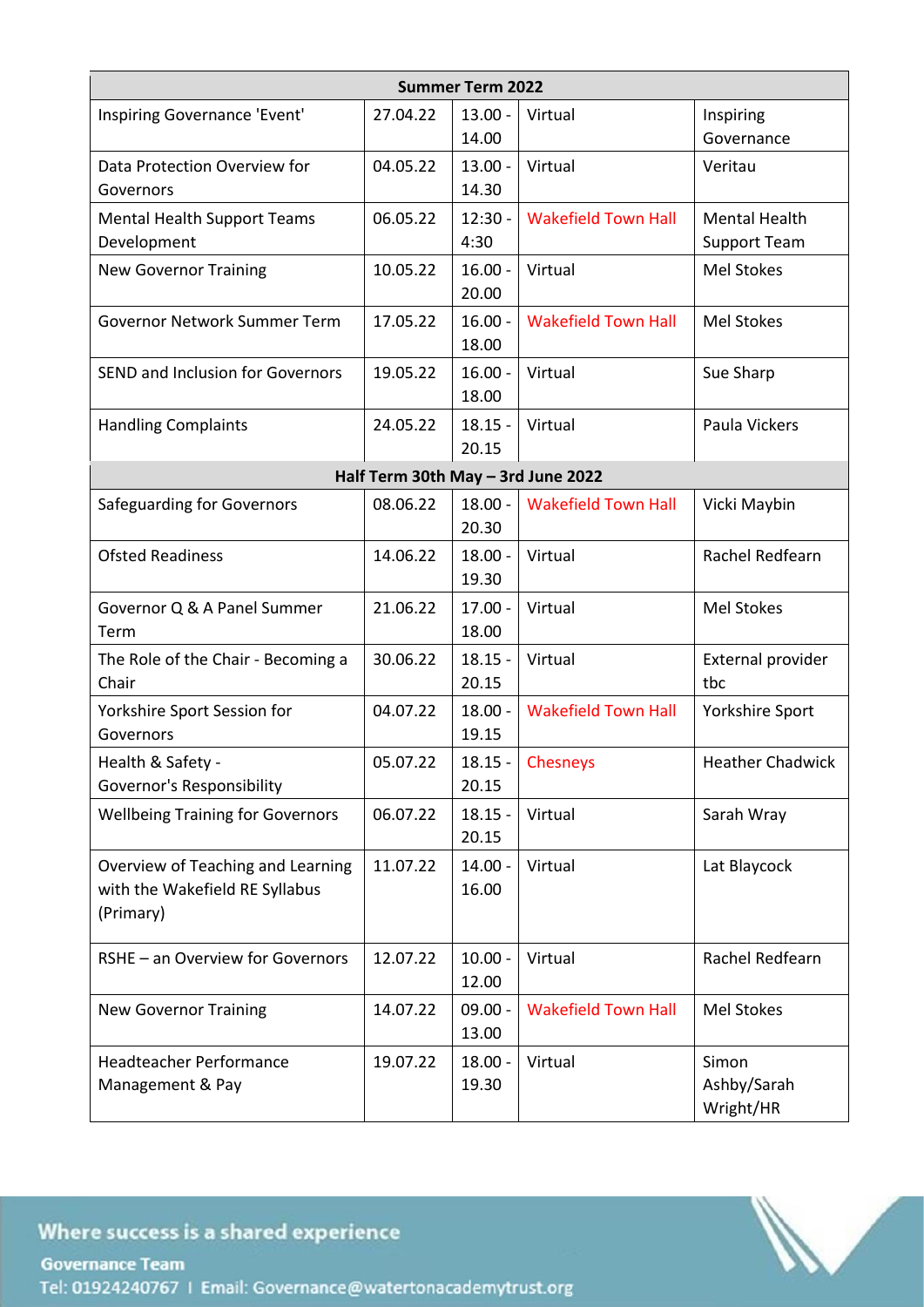| <b>Autumn Term 2022</b>                                                     |          |                    |                               |                                          |  |  |
|-----------------------------------------------------------------------------|----------|--------------------|-------------------------------|------------------------------------------|--|--|
| An Introduction to the Early Years<br><b>Foundation Stage for Governors</b> | 20.09.22 | $18.15 -$<br>20.15 | <b>Chesneys</b>               | Amanda Scrivens &<br>Janet Mitchell      |  |  |
| Yorkshire Sport Session for Governors                                       | 28.09.22 | $18.00 -$<br>19.15 | <b>Wakefield Town</b><br>Hall | Yorkshire Sport                          |  |  |
| PREVENT & the Cyber Crime Agenda                                            | 03.10.22 | $10.00 -$<br>12.00 | Virtual                       | Claire Allison &<br><b>Gary Blezard</b>  |  |  |
| Governor Q & A Panel Autumn Term                                            | 04.10.22 | $17.00 -$<br>18.00 | Virtual                       | <b>Mel Stokes</b>                        |  |  |
| <b>Handling Complaints</b>                                                  | 06.10.22 | $18.15 -$<br>20.15 | Virtual                       | Paula Vickers                            |  |  |
| <b>New Governor Training</b>                                                | 07.10.22 | $09.00 -$<br>13.00 | Virtual                       | <b>Mel Stokes</b>                        |  |  |
| <b>Risk Awareness for Governors</b>                                         | 11.10.22 | $18.00 -$<br>19.00 | Virtual                       | Julie Cousins &<br><b>Bradley Foster</b> |  |  |
| <b>Wellbeing Training for Governors</b>                                     | 12.10.22 | $18.15 -$<br>20.15 | Virtual                       | Sarah Wray                               |  |  |
| The Role of the Chair - Becoming a<br>Chair                                 | 13.10.22 | $18.15 -$<br>20.15 | Virtual                       | <b>Mel Stokes</b>                        |  |  |
| Dedicated Schools Grant; how does a<br>local authority get its funding?     | 18.10.22 | $17.00 -$<br>18.00 | Chesneys                      | Caroline Carter &<br>Tom Rigby           |  |  |
| <b>Safeguarding for Governors</b>                                           | 20.10.22 | $13.00 -$<br>15.30 | <b>Chesneys</b>               | Vicki Maybin                             |  |  |
| Half Term 24 <sup>th</sup> - 28 <sup>th</sup> October 2022                  |          |                    |                               |                                          |  |  |
| Role of Chair Part One                                                      | 03.11.22 | $18.15 -$<br>20.15 | Virtual                       | <b>Mel Stokes</b>                        |  |  |
| Making Effective Use of Pupil<br>Premium                                    | 08.11.22 | $18.00 -$<br>19.30 | Virtual                       | Simon Ashby &<br>Sarah Wright            |  |  |
| Governor Network Autumn Term                                                | 11.11.22 | $16.00 -$<br>18.00 | Virtual                       | <b>Mel Stokes</b>                        |  |  |
| Role of Chair Part Two                                                      | 17.11.22 | $18.15 -$<br>20.15 | Virtual                       | Mel Stokes                               |  |  |
| <b>New Governor Training</b>                                                | 22.11.22 | $16.00 -$<br>20.00 | <b>Wakefield Town</b><br>Hall | Mel Stokes                               |  |  |
| Role of Chair Part Three                                                    | 01.12.22 | $18.15 -$<br>20.15 | Virtual                       | Mel Stokes                               |  |  |
| Governance in Practice                                                      | 06.12.22 | $18.15 -$<br>20.15 | Virtual                       | Mel Stokes                               |  |  |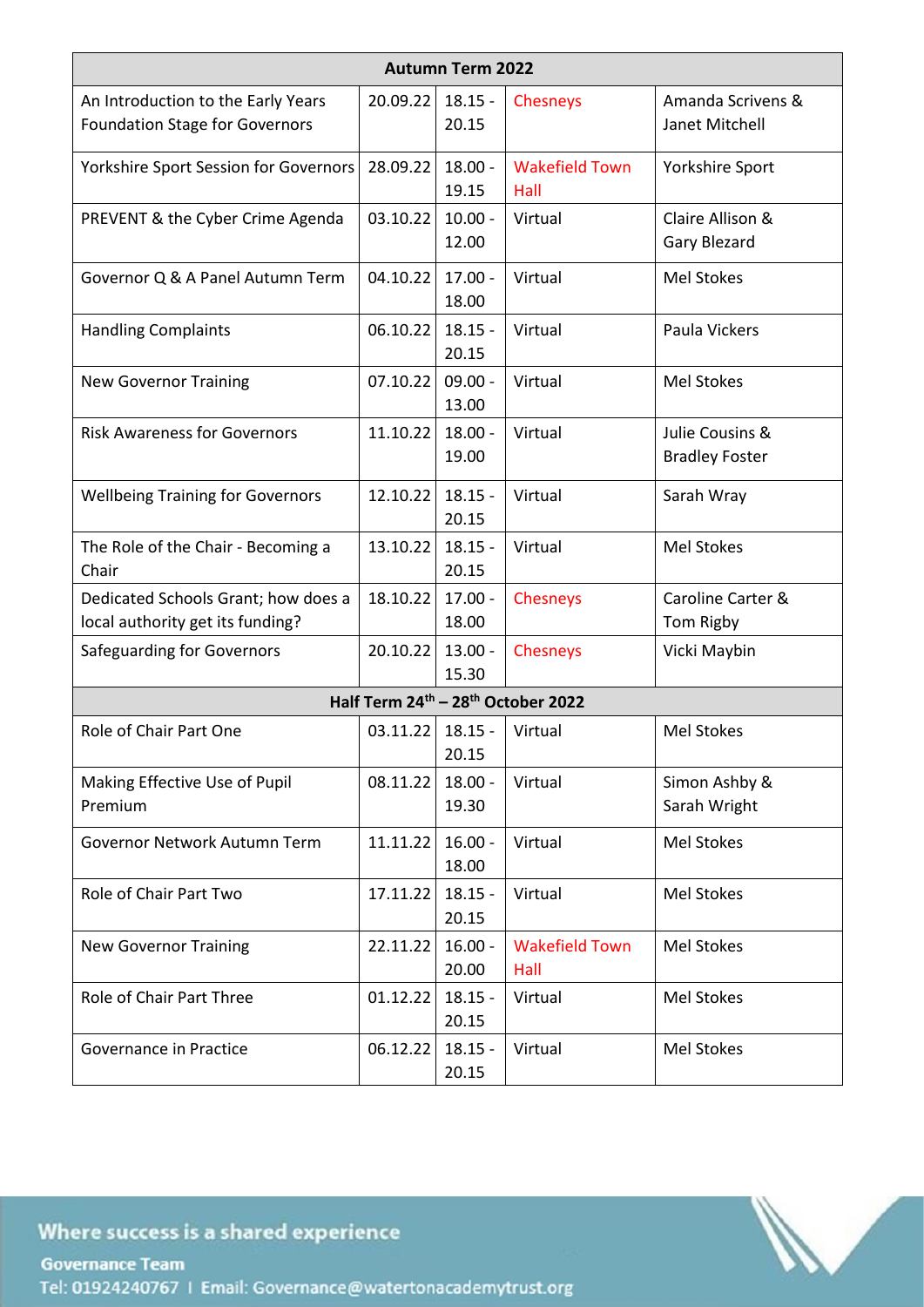| <b>Spring Term 2023</b>                                                                        |          |                    |                            |                                       |  |  |
|------------------------------------------------------------------------------------------------|----------|--------------------|----------------------------|---------------------------------------|--|--|
| Safeguarding for Governors                                                                     | 10.01.23 | $18.00 -$<br>20.30 | Chesneys                   | Vicki<br>Maybin                       |  |  |
| Governor Q & A Panel Spring Term                                                               | 12.01.23 | $17.00 -$<br>18.00 | Virtual                    | Mel<br><b>Stokes</b>                  |  |  |
| Parental Engagement                                                                            | 17.01.23 | $18.15 -$<br>20.15 | Virtual                    | Mel<br><b>Stokes</b>                  |  |  |
| School Finance 1: Setting and<br>Monitoring the School's Budget                                | 24.01.23 | $18.15 -$<br>20.15 | Chesneys                   | Caroline<br>Carter &<br>Tom Rigby     |  |  |
| Health & Safety Learning Outside<br>the Classroom                                              | 07.02.23 | $18.15 -$<br>20.15 | <b>Chesneys</b>            | <b>Heather Chadwick</b>               |  |  |
| Children in Care - Your Role as a<br>Governor                                                  | 09.02.23 | $18.15 -$<br>20.15 | <b>Wakefield Town Hall</b> | Jackie Roper &<br><b>Hilary Hicks</b> |  |  |
| Half Term 13 <sup>th</sup> - 17 <sup>th</sup> February 2023                                    |          |                    |                            |                                       |  |  |
| <b>New Governor Training</b>                                                                   | 21.02.23 | $16.00 -$<br>20.00 | Virtual                    | Mel<br><b>Stokes</b>                  |  |  |
| School Finance 2: How Schools are<br>Funded                                                    | 23.02.23 | $18.15 -$<br>20.15 | <b>Wakefield Town Hall</b> | Caroline<br>Carter &<br>Tom Rigby     |  |  |
| Governance in Practice                                                                         | 28.02.23 | $18.15 -$<br>20.15 | Chesneys                   | Mel<br><b>Stokes</b>                  |  |  |
| <b>Wellbeing Training for Governors</b>                                                        | 08.03.23 | $18.15 -$<br>20.15 | Virtual                    | Sarah Wray                            |  |  |
| Governor Network Spring Term                                                                   | 09.03.23 | $16.00 -$<br>18.00 | <b>Wakefield Town Hall</b> | Mel<br><b>Stokes</b>                  |  |  |
| School Finance 3: SFVS,<br>Benchmarking & Financial<br><b>Controls (Maintained</b><br>Schools) | 14.03.23 | $18.15 -$<br>20.15 | Chesneys                   | Caroline<br>Carter &<br>Tom Rigby     |  |  |
| <b>New Governor Training</b>                                                                   | 24.03.23 | $09.00 -$<br>13.00 | Chesneys                   | Mel<br><b>Stokes</b>                  |  |  |